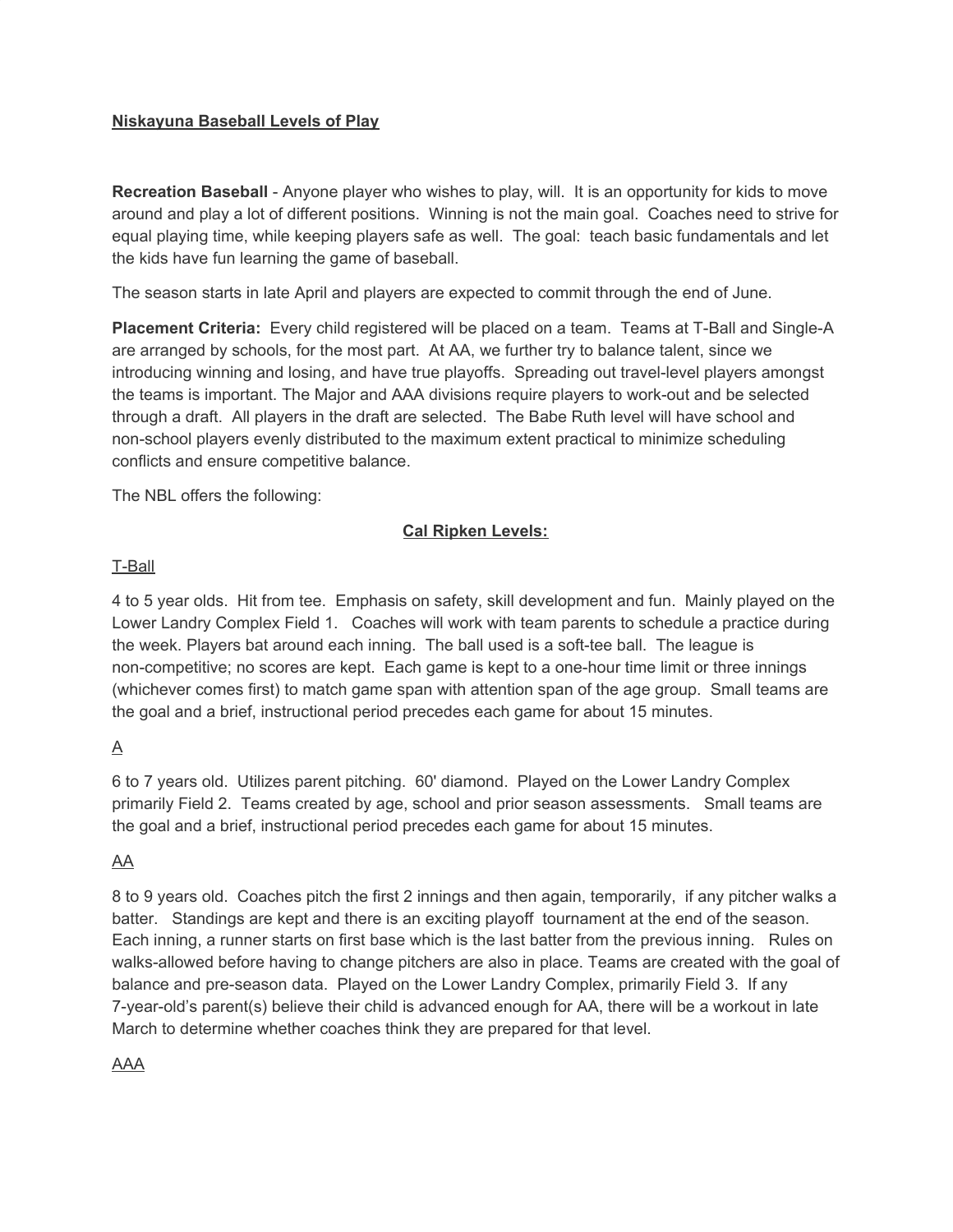10 to 11 year olds, with prior 8U Travel/All Stars who are 9 years old. All players attend a workout and then there is a draft a few days later, yet all players are selected. Players pitch and typical youth baseball rules are in effect. Playoffs. 60' bases and 46' Pitching Distance. Played primarily on the Lower Landry Complex - Field 4 and sometimes the Majors field..

#### **Majors**

11 to 12 years olds. All players attend a workout and then there is a draft a few days later, yet all players are selected. Same as AAA but 70' bases and. 50' pitching distance - leading and stealing are introduced, as well as uncaught third strikes. Played at the Upper Complex - Majors Field, and sometimes played under the lights. If any 11 year-old is more appropriately suited for AAA due to safety or experience, the league may place the player at that level.

### Babe Ruth

13 to 15 year olds. 90' diamond. 60' 6" Pitching Distance. Games played on the Babe Ruth field at the Upper field complex, and many times played into the night under the lights to accommodate players playing Modified, Freshman, or JV schedules. Some inter-league games may be played against other leagues such as Halfmoon, Clifton Park, Scotia, etc.

# **Travel/All Stars**

# **Cal Ripken**

The Niskayuna Cal Ripken travel program participates in the Empire State Baseball league (ESBL) which is sanctioned by a different governing body than Cal Ripken. This division of play runs parallel to the Niskayuna Baseball recreation division and teams selected at this level are not guaranteed to be the All-Star teams that are selected at the end of the recreation season. There may be two divisions of play.

At 8U-10U, rather than 1-day tryouts. A four-week clinic-style instructional program will be held in January and rosters will be formed at the end of those weeks. Beginning in 2016, the following guidelines were implemented: An advanced 7YO can play 8U baseball, if selected, and can remain with that cohort in subsequent years, if the coaches and league agree they are ready. This has multiple benefits: 1) It allows a young, advanced player an appropriate start-time and level. 2) It naturally creates more opportunity for other players to play at the young levels. 3) it allows the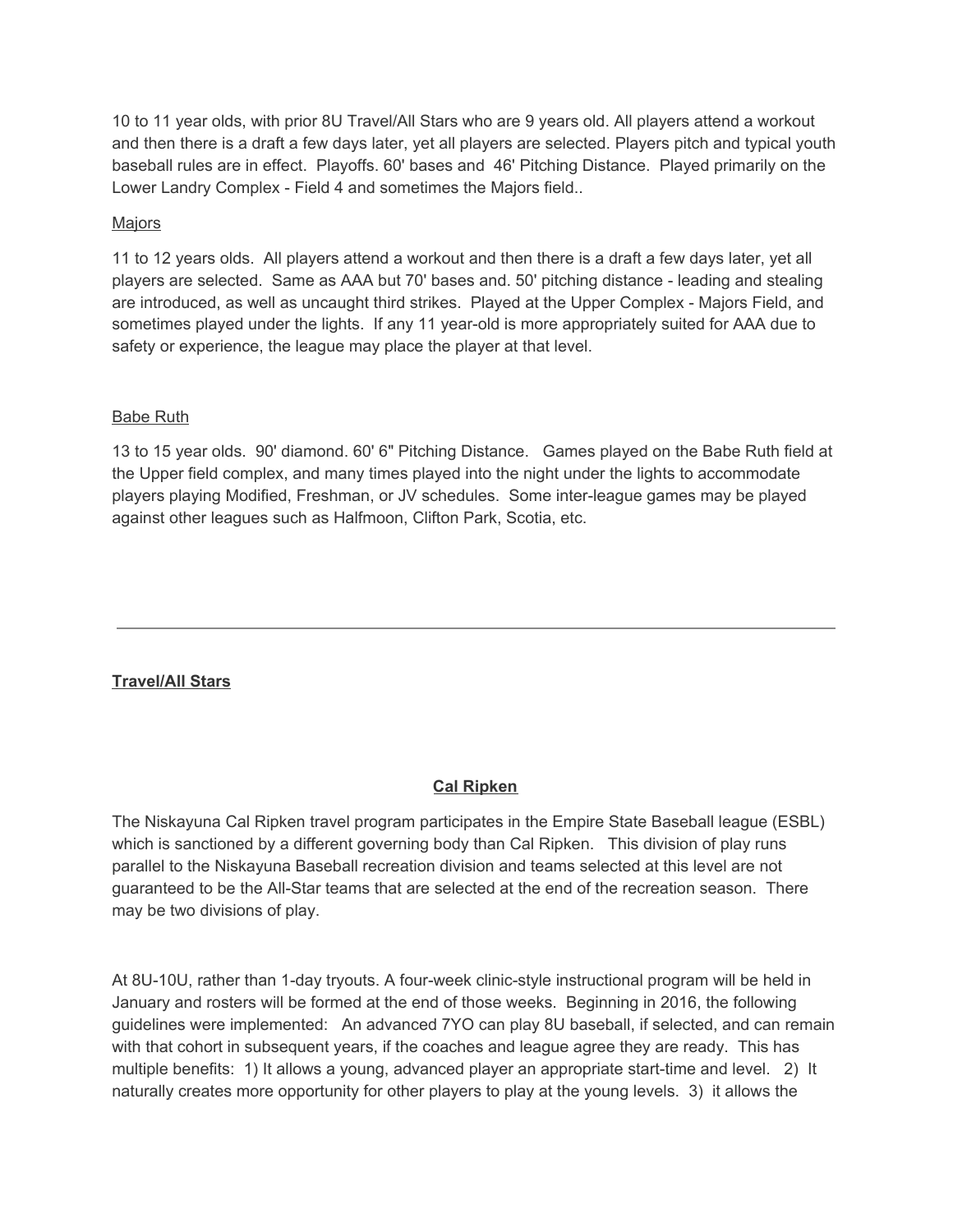league to maintain a fair but firm policy with regard to "playing up." The NBL does not permit "playing-up" outside of the 7YO moving forward as stated above.

At 11U-12U, tryouts will be held outside in the fall, and the team formed earlier in the year, to allow more time for tournament planning, fundraising, and to help compete with outside leagues for our players who also begin in the fall.

**National Division** - This is a level that may or may not be implemented based on player participation and their readiness. developing their skills to compete at the highest level. These are the teams that begin to introduce the importance of competition with a focus on skill development while maintaining relatively equal playing time.. Winning is important to strive for but not at the cost of injury or development. The goal of this division is to keep kids playing baseball and work on developing for future growth. However, competitive baseball requires knowledgeable, willing coaches, pitchers that can throw strikes, catchesd who can prevent passed-balls, and fielders who can generally record outs. Thus, to protect players and families from being exposed to a poor experience, National Teams will only be formed if the situation allows for it.

**American (East (top) or West (middle)) Division** - These are players that have moved through the instructional phase of baseball much quicker. Not only are their skills advanced but their baseball IQ may be as well (at this stage). Kids may move around positions a bit but will also start to see time at specific positions based on ability. Playing time for all players will be available however is not necessarily divided equally. Usually, teams are permitted to bat up to 12 players (like rec). American Division opponents are typically All-Star teams from other towns and programs. Beginning in the 2016 season, the league introduced coaches to the option of carrying additional players (more than 11 or 12) on a roster *if 1) there is no National Team at that age level -and- 2) if these players are physically and emotionally ready for that level.* This prevents the 13th player from not being included in travel baseball, even though they were as ready as the 12th player just because rosters had limits. If coaches select >12 players, a rotating game schedule will be used since >12 is too hard to accommodate in one single game.

# **All-Star Baseball**

This level attempts to move through the levels of tournament play offered by Cal Ripken… The District 1 Tournament, the ENY State Tournament, and the Middle-Atlantic Tournament… followed by the World Series at ages, 10, 12, and Babe Ruth. Playing time is not guaranteed nor might it be divided equally. Selection to the all-stars may naturally include many travel players, but additions from strong rec performance and new players to the area could change the rosters from travel to All-Star. All-Star teams can not bat more than 9 or 10 players and do not have free substitution, so rosters may be smaller. Rec coaches, and the Cal Ripken and Babe Ruth Committees will discuss and select All-Star rosters in June. This level will require the possibility of regional travel and hotel costs.